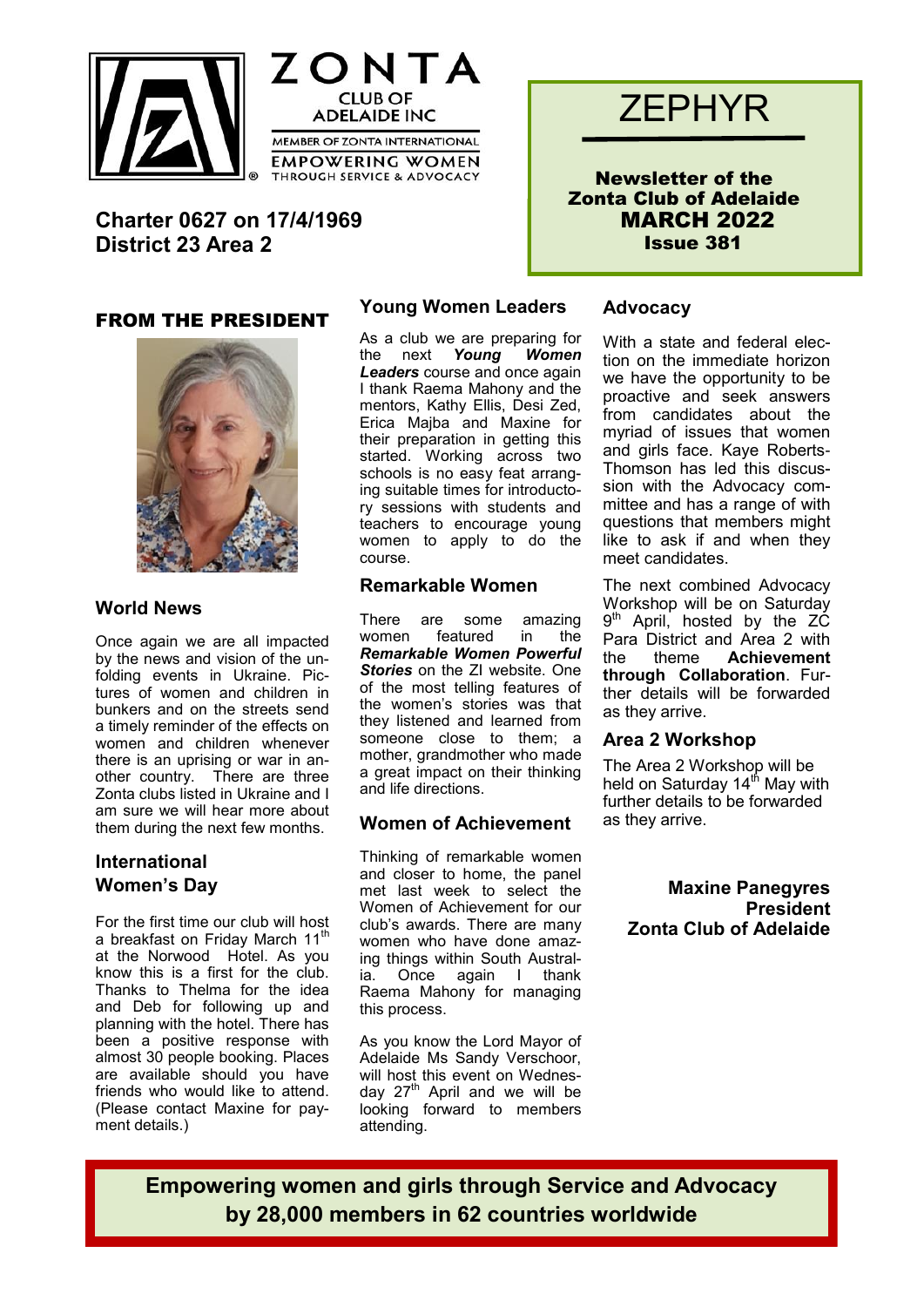## Mitcham Presentation Night 2021

President Maxine presented certificates to girls awarded Zonta Club of Adelaide scholarships.

Birth





**Hafsa Faisal Ayesha Andary**

 **We wish happy birthday celebrations to:**

**February**

L<br>N

**23 Thelma Harvey**

**March**

- **7 Lina Rogers**
- **22 Jill Olifent**
- **23 Sue Watchman**
- **28 Colleen Tomlian**







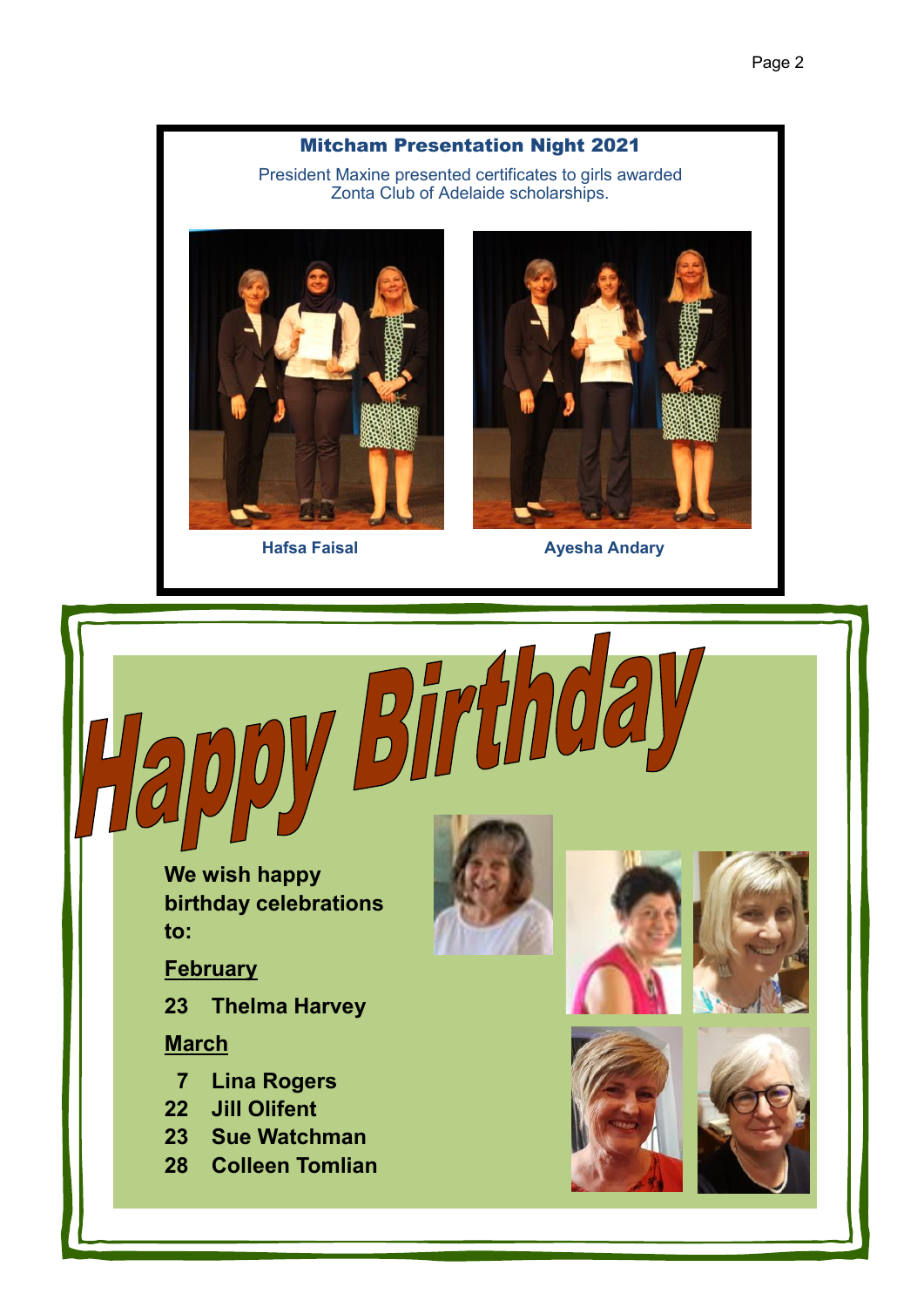It's business as usual with the Service Committee continuing to support the Eastern Adelaide Domestic Violence Services on Tuesdays and Wednesdays each week.

Our efforts to support the Wednesday volunteers at the Domestic Violence Service have not been entirely successful in attracting additional helpers in distributing and delivering Oz Harvest.

However, I thank Wendy Bruce for her efforts in compiling a roster for future Wednesdays which appears to be workable with other club members offering to commit to days when volunteer numbers are low.

The core members: Angela and Wendy are rostered on every week with very little wriggle

#### **SERVICE Coordinators: Gerry Sanderson/Angela Vandellis**

room to consider the occasional time-out.

Thankfully Lina and Miriam have rostered themselves into volunteer slots that will get us through but with Miriam's studies commencing very soon and when Lina's short-notice duties as a devoted baby sitter are required, this can pose difficulties.

Maxine has added her name to the roster and Gerry has offered to step in when required.

The Tuesday team has been extending its duties to include cleaning the fridge and disposing of out-of-date donations which will lighten the responsibilities on Wednesdays.

We will continue to follow

up with non-Zonta volunteers although this has not yet proven to be an easy task.

Needless to say, the overworked staff at the EADVS<br>continue to praise the continue to praise the volunteers for their devoted service and reliability every week.

This is in a time where a number of staff are working from home because of COVID and the opportunity to speak face to face with other case worker staff about problems and difficulties is adding significantly to stress levels.

The Service Committee has now submitted our Strategic Plan to Kaye and Jennifer for their perusal.

I think we scored a big tick for our efforts.

#### GET WELL WISHES TO DAINA LONG AND TASIA PERTSINIDIS, both

members of our committee.

## **ADVOCACY Coordinator: Kaye Robertss-Thomson**

The Advocacy Committee met on Monday, February 11.

Upcoming Elections

We decided to form an open question to put to parties and candidates for the State election on 19 March. The question could also be used for the Federal election in May. We would encourage members to ask the question whenever and wherever they may come into

Tasia has very very active in processing an article about Marjorie Fitz-Gerald, an exmember of our Club

We will try very hard to obtain publicity about our Women of Achievement event, as per successful previous articles in the newspapers.

contact with a candidate. We contacted the Area 2 leadership and they have developed a letter to send to the various parties. The Combined Advocacy *and girls. Over 50% of voters are women, please would you outline how your policies on safety of women homelessness and climate change will* 

*girls in SA?*

#### Budget for 2022

The question is" *I am a members of Zonta International which advocates for the well-being of women* 

We began discussions on the contribution and programs for the budget discussions.

*improve the lot of women and* 

## INTERNATIONAL WOMEN'S DAY BREAKFAST

leadership thought the question was a good idea but no action

was forthcoming.

In conversation with Penny Wong and Grace Tame MC: Sonya Feldhoff, ABC Radio Adeliade

## 11 March 2022 at 6.30am

Venue

Norwood Hotel, Cnr Osmond Tce and Norwood Parade Thanks to Thelma Harvey for our club hosting of this event

# **PR/PROGRAM Coordinator: Beverley Newberry**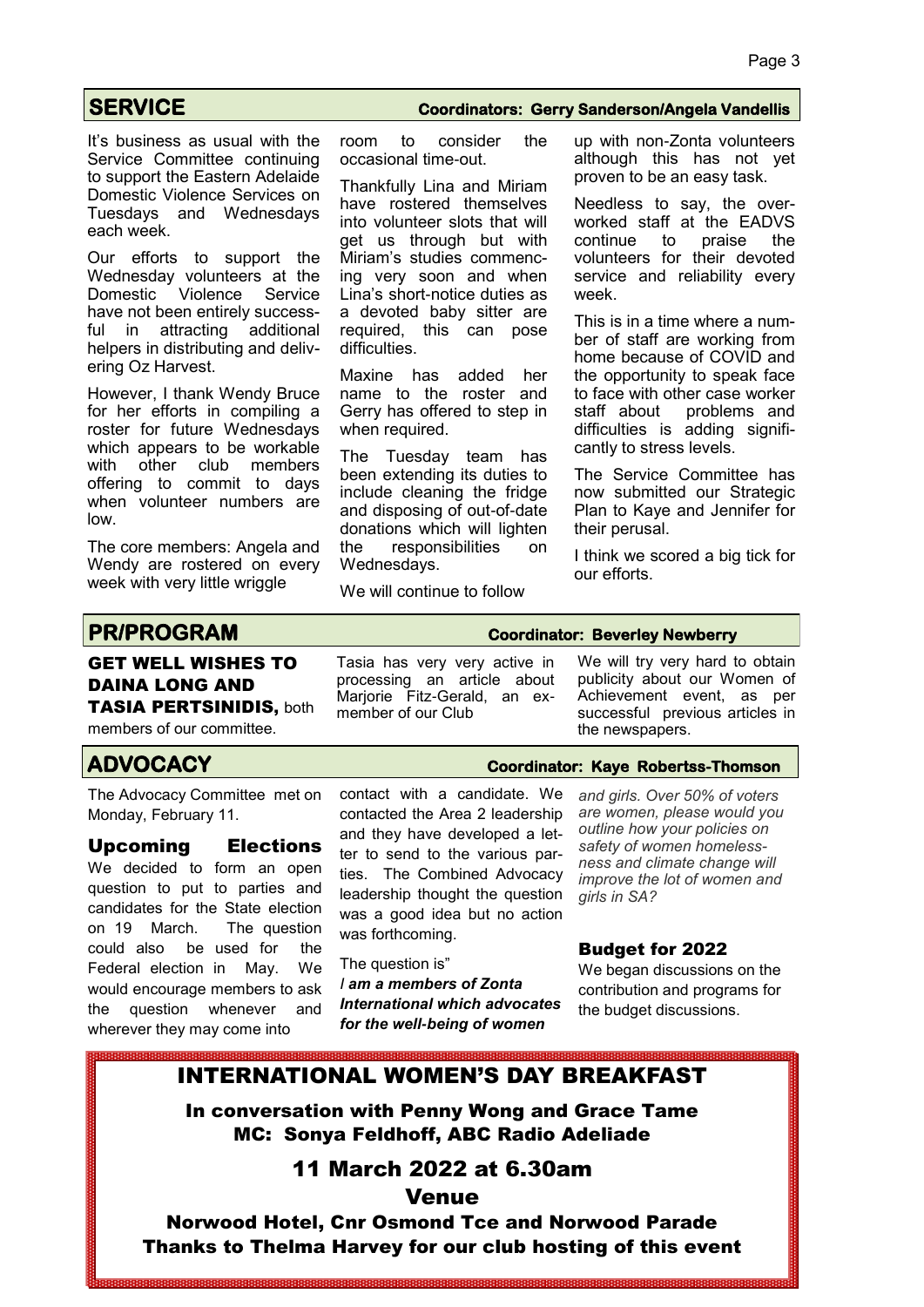There have been a few enquiries regarding our club membership requirements.

**The University of S.A. Community Development Award** has been paid in anticipation of the applications closing.

Leanne and Raema will be representing our club on this panel which will meet in late April.

**Leadership Course.** Meetings have been held with the Zonta Mentors to plan for a presentation at both Mitcham Girls High and Adelaide High schools in March.

These have come from our Club website and Facebook sites. Information letters have

These presentations will be to Year 10 students to explain the forthcoming course and assist these students in making a decision about whether they enrol in the course and the 8 weeks Community projects which the Zonta Mentors will

**Young Women in Public Affairs Scholarship.** Our club has received applications for this Zonta International

**OPEN GARDEN** 

**TO BE HELD** 

be conducting.

Scholarship.

#### **AWARDS Raema Mahony (Co Chair)**

Catherine and Leanne will be assessing the applications and will choose a club nomination.

This YWPA club nominee will be then forwarded to the District 23 to compete for the YWPA D23 scholarship.

Lina has worked hard on coordinating our club's promotion of the scholarship in the schools and will finalise the process with our club winner's application being sent to D23.

# **19 and 20 March 2022**  We are doing this in conjunction with the Silent Sewers group who will be looking after the gate. It is polling day but I'm sure we can fit it all in and you can always do a postal vote as you will not be home on the day. Please contact Mary Burford **Thank you to our members who have contributed to this month's Zephyr:**

- **President Maxine Panegyres**
- 
- 
- 
- 
- 
- 
- 

 **Service Gerry Sanderson Advocacy Kaye Roberts-Thomson Membership Raema Mahony Awards Raama Mahony Open Garden Mary Burford Last month's Speaker Helen Pertsinidis Sub-editor Wendy Bruce**

**If any member wishes to supply an article or photos, please email directly to bnewberry@internode.on.net as we would be extremely happy to publish** 

#### **MEMBERSHIP Raema Mahony (Co Chair) Raema Mahony (Co Chair)**

been sent to these women and one woman has indicated she will attend the March meeting.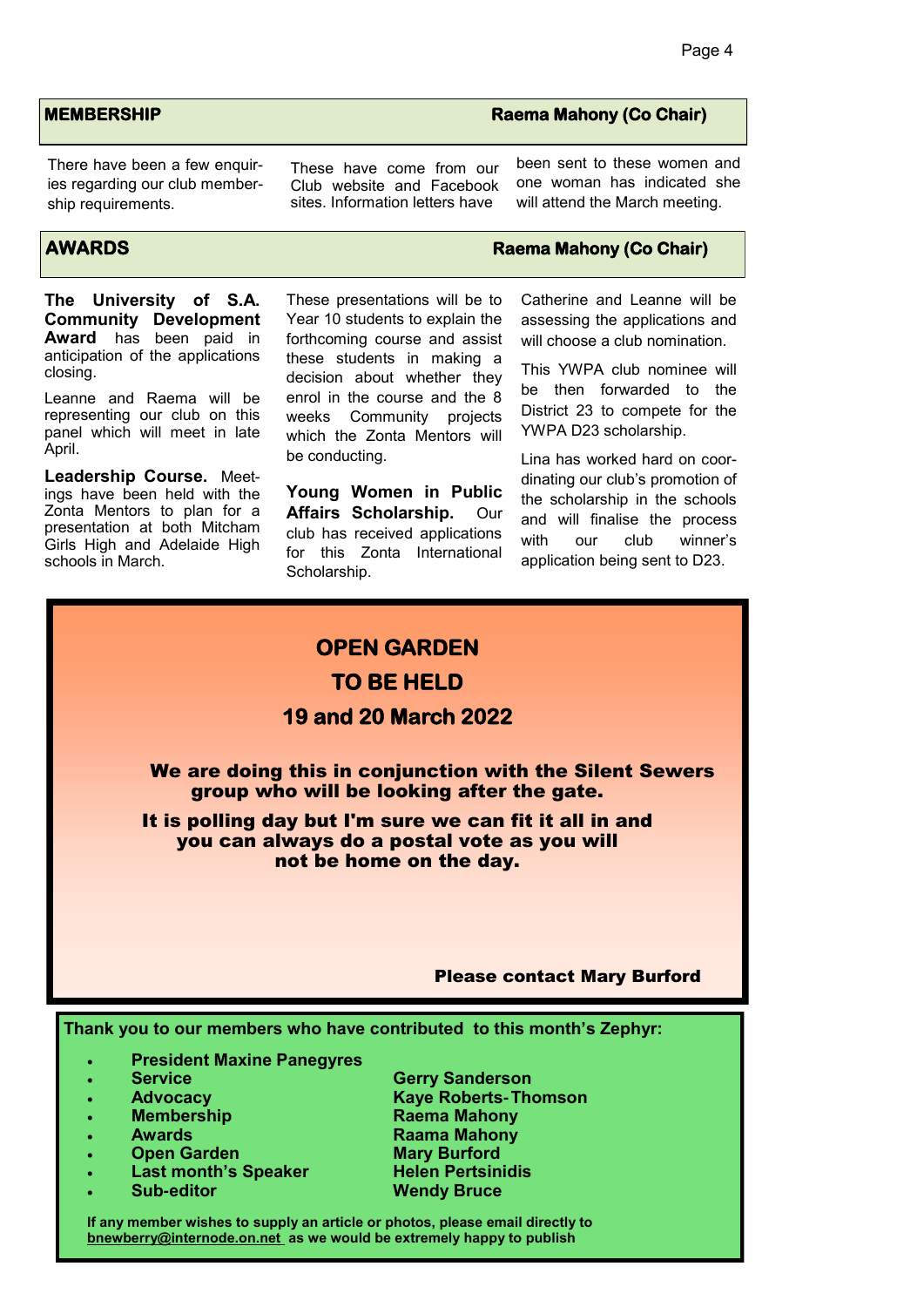#### **LAST MONTH'S SPEAKER JILLIAN BARRAUD**

#### **New research into sexual violence against women in India By Helen Pertsinidis**

A new book on Feminism is soon to be released which will feature some peer reviewed research by Ms Jillian Barraud.

Holding an Honours Degree in Social Work from the University of South Australia, Ms Barraud gained assistance for her final year of her Honours thesis through a Zonta Scholarship.

The Honours thesis was written in four sections.

The first question examined the underlying pre-suppositions or assumptions of Indian men treating women as inferior?

Secondly, how did this representation occur? Ms Barraud elaborated on these points by speaking about India's colonization by the British, and the impact this had on the values of Indian society.

Ms Barraud said that although Indians were considered inferior to the British, there still was some potential for them to be considered 'civilised.' (In doing so, there were two different cultures working side by side that believed sexist practices were acceptable).

The representation of Indian women and violence towards them in traditional Indian society was therefore different from that which was encountered in Western society.

Ms Barraud gave an example of the type of sexual violence that occurred against women.

"A young, Indian, female student who was studying physiotherapy at university was attacked on a bus and gang raped by men, and later succumbed to her injuries," Ms Barraud said.

"The men were convicted of murder," she added.

India is largely a patriarchal society. This dominates the thinking of most Indian men, leading to them viewing women as subordinates and leading to crimes such as sexual violence.

Ms Barraud also mentioned, that while patriarchy is most common in India, matriarchy does exist in some, rural areas of that country.

The third question in her thesis was, What problematic areas have remain and what are the silences? And her fourth question was "How can the problem be thought of differently?"

Ms Barraud said that the majority of the problems and crimes in Indian society stemmed from sexism and misogyny towards women, and that this problem was not unique to Indian society but also existed in the Western world.

She also discussed the problem of cultural sexual violence, a practice which discouraged women from discussing or seeking support for countering sexual violence.

The highlight of her thesis is how Ms Barraud sought to deliver solutions to this dilemma.

She referred to some courses of action for improvement - to seek social discussion, discourse, and to find more methods of protecting women who had been sexually violated.